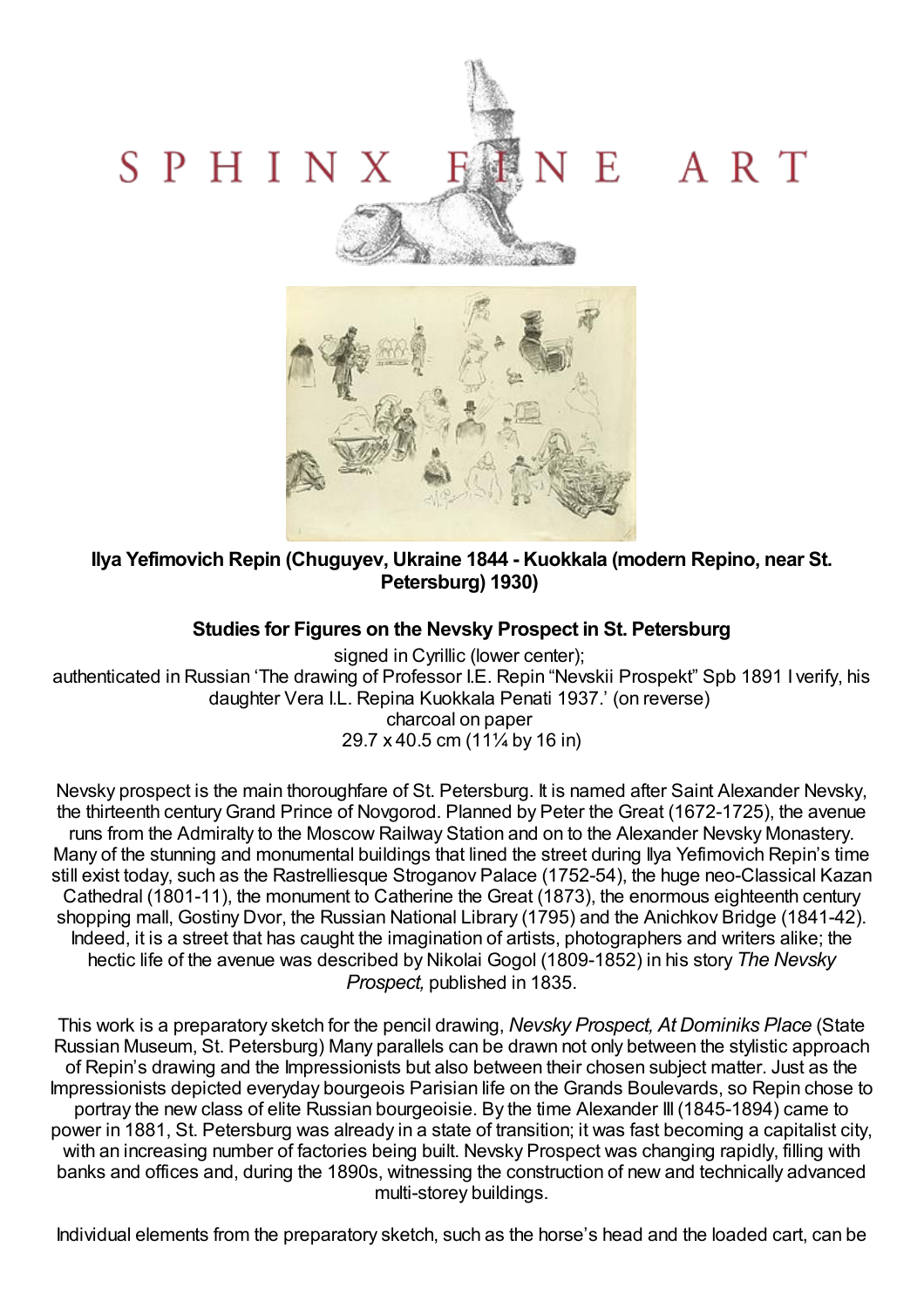found in the final work. The present studies provide a good insight as to how Repin worked; how he would create individual characters, elements, objects and layer them to create the finished drawing. Variations on the characters were also used to illustrate an article 'Nevsky Prospekt' in *Scribners Magazine*, in 1892.<sup>1</sup>

¹ Hapgood, I.F., 'Nevsky Prospekt' in *Scribners Magazine* (Vol. 12, Issue 3, September 1892), pp. 301- 323.

## **Exhibitions**

TretyakovGallery, Moscow, *Repin,* (1999), no. 202, ill. p. 163.

## **Artist description:**

One of the most celebrated painters of the nineteenth century, Ilya Yefimovich Repin was the leading advocate of the Russian Realist style. Greatly admired for his genre painting, his representations of historical and religious themes, as well as for his portraits of the Russian intelligentsia, he showed great concern in his work for contemporary socio-political issues. Repin's profound impact on Russian art continued to provide a wealth of inspiration to Russian artists for many years to come.

Repin came from very humble beginnings: as the son of a 'military settler', he was born into a lowly peasant class. His early training included work with an icon painter, which in time led to Repin to receive his own commissions from various churches. In 1863 Repin moved to St. Petersburg and by 1864 he had enrolled at the Imperial Academy of Arts. His first major piece, *The Raising of Jarius'Daughter,* won him the gold medal in the academic competition of 1871, and with it a travel scholarship. More notably however, it was during this period that Repin commenced work on the *Barge Haulers on the Volga*. When it was finally exhibited in 1873 Repin's *Barge Haulers on the Volga* aroused great public interest. It marked a change in Russian painting and a move towards social realism and the depiction of the grim hardship of working class life. *Barge Haulers on the Volga* remains one of Repin's greatest masterpieces, one that he later considered to be his first professional painting and which helped cement his reputation as a documenter of social and political inequalities. With this painting, he defined himself as the future master and leader of critical realism.

In a letter to the editor of the St. Petersburg Gazette, in 1873, Vladimir Stasov said of *Barge Haulers on the Volga*: 'with a daring that is unprecedented amongst us [Repin] has abandoned all former conceptions of the ideal in art, and has plunged head first into the very heart of the people's life, the people's interests, and the people's oppressive reality... no one in Russia has ever dared to take on such a subject... in the plan and expression of his painting Mr. Repin is an important, powerful artist and thinker, but as well as this he also wields the tools of his art with such strength, beauty and perfection as does scarcely any other Russian artist... for this reason it is impossible not to foresee the richest of artistic futures for this young artist'.

Repin left Russia in 1873 on his travel scholarship, which took him to Italy and Paris. It was there that he rented a studio in Montmartre. His immediate circle of Russian expatriates at this time included Ivan Turgenev (1818-1883), Vasily Polenov (1844-1927), and Konstantin Savitsky (1844-1905). Whilst in Paris he also gained the acquaintance of Camille Saint-Saëns (1835-1921) and Émile Zola (1840- 1902) and a familiarity with contemporary trends, in particular the work of Édouard Manet (1832-1883). At this time French art had begun to depart from the work of the Realists and move towards Impressionism. Repin, however, remained a Realist, although stylistically one can see an influence of the new style on his work, particularly in his use of light.

Repin returned to St. Petersburg in July 1876 and a few years later, in 1878, he joined the *Peredvizhniki,* or 'The Wanderers'. Not only did 'The Wanderers' mark a stylistic revolution in Russian art but they also epitomised a change in artistic thought, and on how art was viewed and received. Their aims included the aesthetic goal of forming a new artistic sense and taste, the economic objective of attracting new buyers in order to have a market for the new art, and the enlightenment of people by allowing them an opportunity to learn about the new Russian art. By exhibiting their works throughout the provinces, the Peredvizhniki made their art accessible to all. From 1871 to 1923 the society arranged